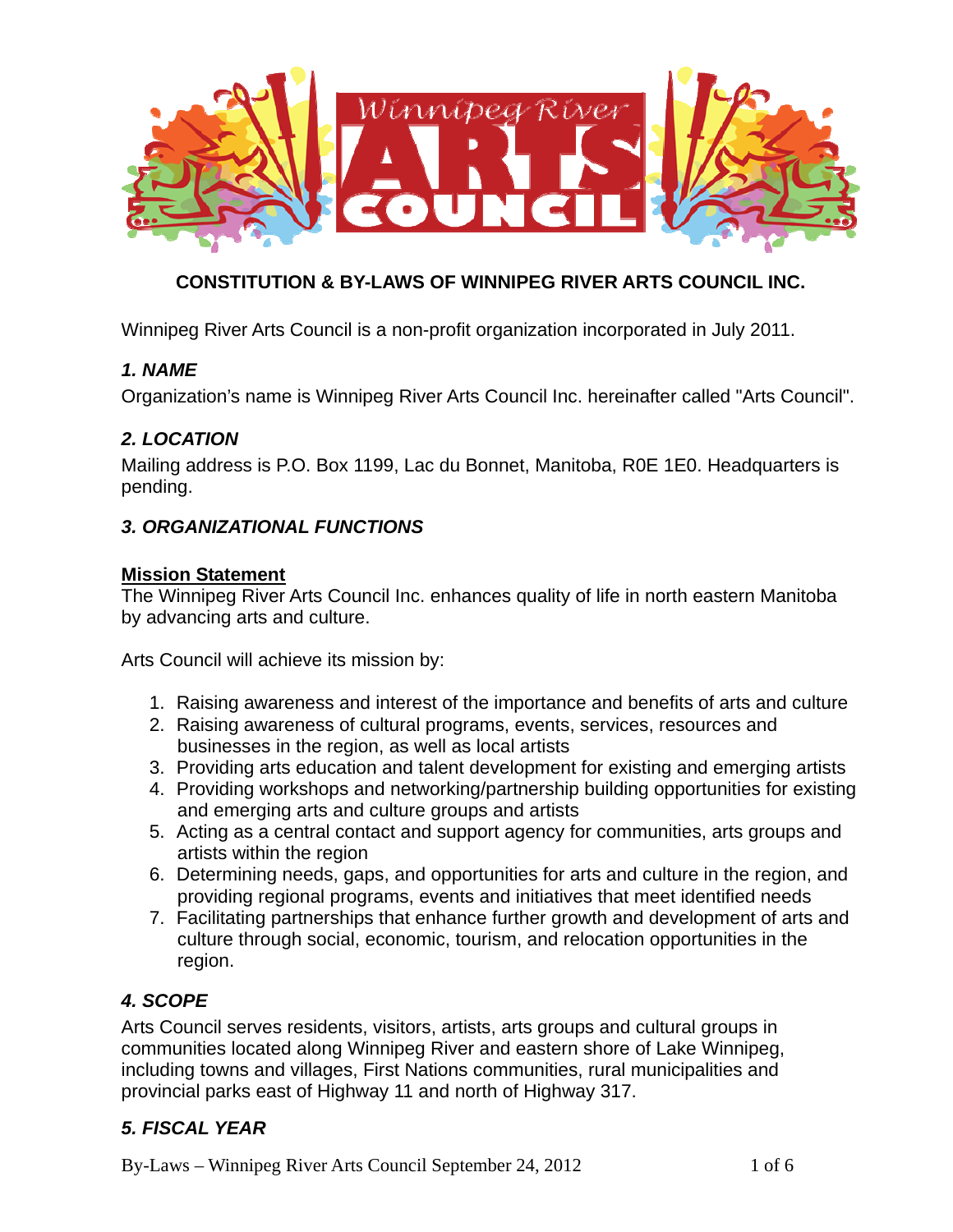Fiscal year is April 1 to March 31.

# *6. MEMBERSHIP*

Membership is open to artists, citizens, arts organizations and businesses that support the aims and objectives of Arts Council.

**6.1 Membership Fees.** Members pay annual fees. Board reviews fee structure annually.

**6.2 Membership Rights and Privileges**. Members in good standing, with fees paid up for current year and memberships recorded, have voting privileges at Annual General Meeting, hereinafter abbreviated to "AGM", and at Special Membership Meetings. Privileges include subscription to Arts Council's newsletter and reduced rates for Arts Council programs.

# **6.3 Membership Categories**.

- Individual members includes year-round residents in the region.
- Family includes parents/guardians and dependents living at one address.
- Student / Senior includes students enrolled in full-time studies at secondary or post-secondary institutions, and seniors aged 60 plus.
- Associate member includes tourists, seasonal or other temporary residents, as well as non-resident users. They do not have voting rights and cannot be elected to the board or appointed to committees.
- Non-profit organization includes community arts organizations, schools, community centres, seniors organizations, etc. They can be appointed to committees.
- Business members includes for-profit organizations. They can be appointed to committees.

# *7. BOARD OF DIRECTORS*

Governing body is Board of Directors, hereinafter called "Board" which provides strategic direction to advance Arts Council's mission and improve organization's effectiveness.

**7.1 Board Composition.** Board consists of no less than seven and no more than ten Directors and seeks to represent genders, arts groups and cultural groups in region.

**7.2 Nominations.** Nominating Committee recruits board members who represent diverse communities served by Arts Council. Only members of the Arts Council are eligible for nomination to Board. Nominees consent to nomination.

**7.3. Appointment and Election.** Members at AGM elect five Directors. Local governments (Town of Powerview/Pine Fall, RM of Alexander, Town of Lac du Bonnet, RM of Lac du Bonnet and LGD of Pinawa) appoint five Directors to provide regional representation.

**7.4. Board Powers**. Board manages Arts Council's financial, human and property resources. Directors, committees and employees work under Board's direction. Majority vote makes decisions. President votes only to break a tie vote.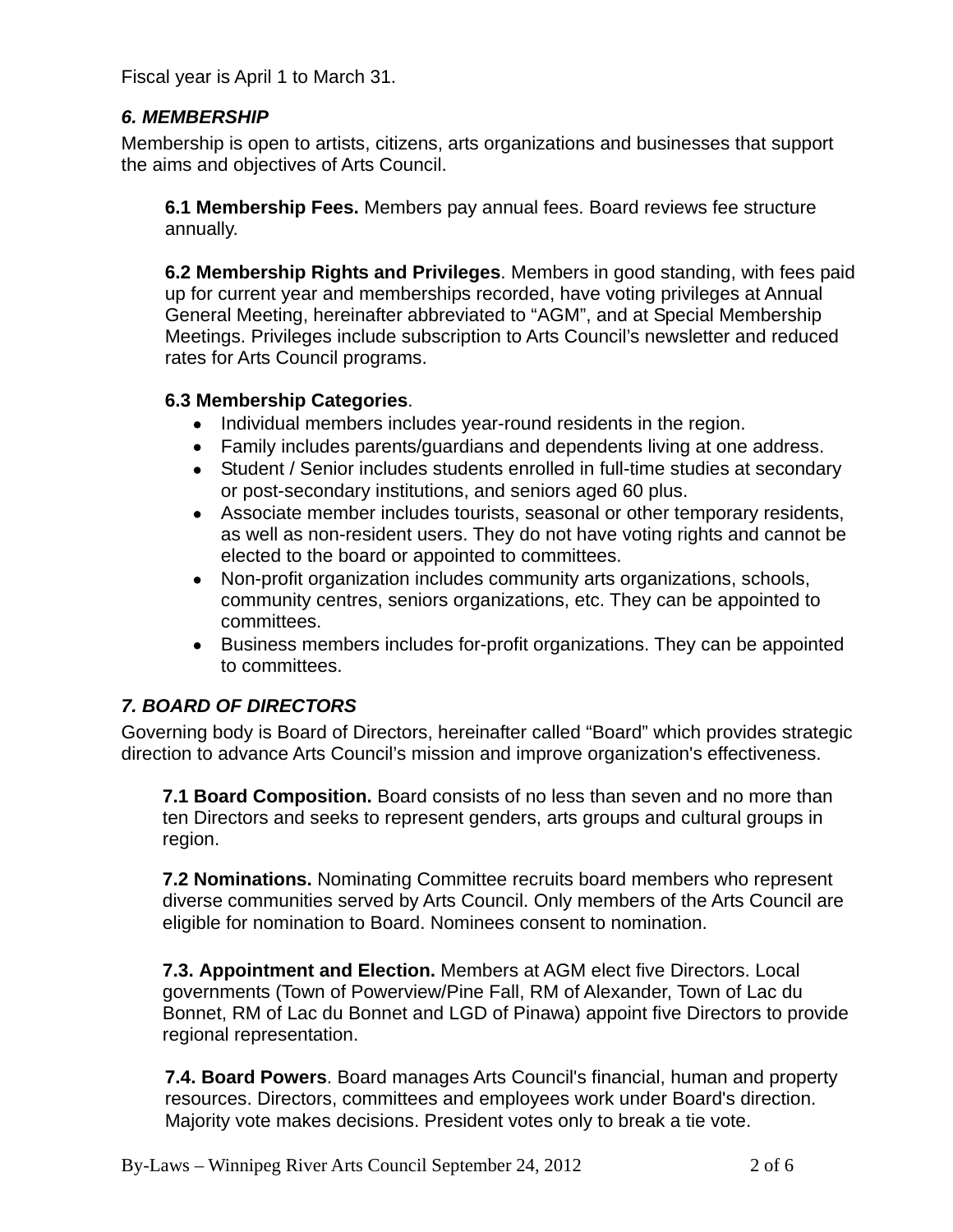**7.5. Terms of Office.** Directors (elected or appointed) serve for a three year term and serve no more than two consecutive terms. Newly elected or appointed Directors begin their term at the first Board meeting following AGM in the year of election or appointment.

**7.6. Board Meetings**. Board meetings occur at least eight times per year, preferably 10. President may call a meeting at any time, subject to seven days notice. Meeting must be called when three Directors give notice in writing, to Secretary, of their intent to call a meeting, subject to seven days notice.

**7.7. Quorum.** Quorum for Board meetings requires majority of Directors.

**7.8. Remuneration.** No Director or committee member may profit, directly or indirectly, from his/her position on Board. Directors and committee members may be reimbursed for reasonable expenses incurred in performance of Board duties.

**7.9. Vacating Positions.** Director provides written notice of resignation. Director who misses three consecutive meetings without notice can be removed from Board, by resolution. Director may be removed at regular Board meeting by vote of not less than two-thirds of Directors. When Director's position becomes vacant, Board may fill position for remainder of year until next AGM.

**7.10**. **Conflict of Interest.** Directors disclose annually to Board any situation or matter with possible conflict of interest. Goods and services contracts between Arts Council and Director, or business in which Director or Director's relative has business interest, are permitted only if:

- Director declares conflict of interest and declaration recorded in minutes
- Director absents himself or herself from decision and refrains from influencing decision
- Board obtains at least three independent competitive bids
- Board, by resolution, selects contractor based on best value.

# *8. OFFICERS*

Four Directors serve as Executive Officers and comprise Executive Committee:

- President
- Vice-President
- Secretary
- Treasurer

Any two offices may be held by same person except President and Vice-President. Board elects Executive Officers annually at first meeting following AGM. Executive Officers implement Board's decisions and make recommendations to Board regarding organization's financial and human resources, as well as matters related to insurance, governance, policy and administration.

# **8.1. Powers and Duties of Officers**

President is responsible to:

• serve as Chief Executive Officer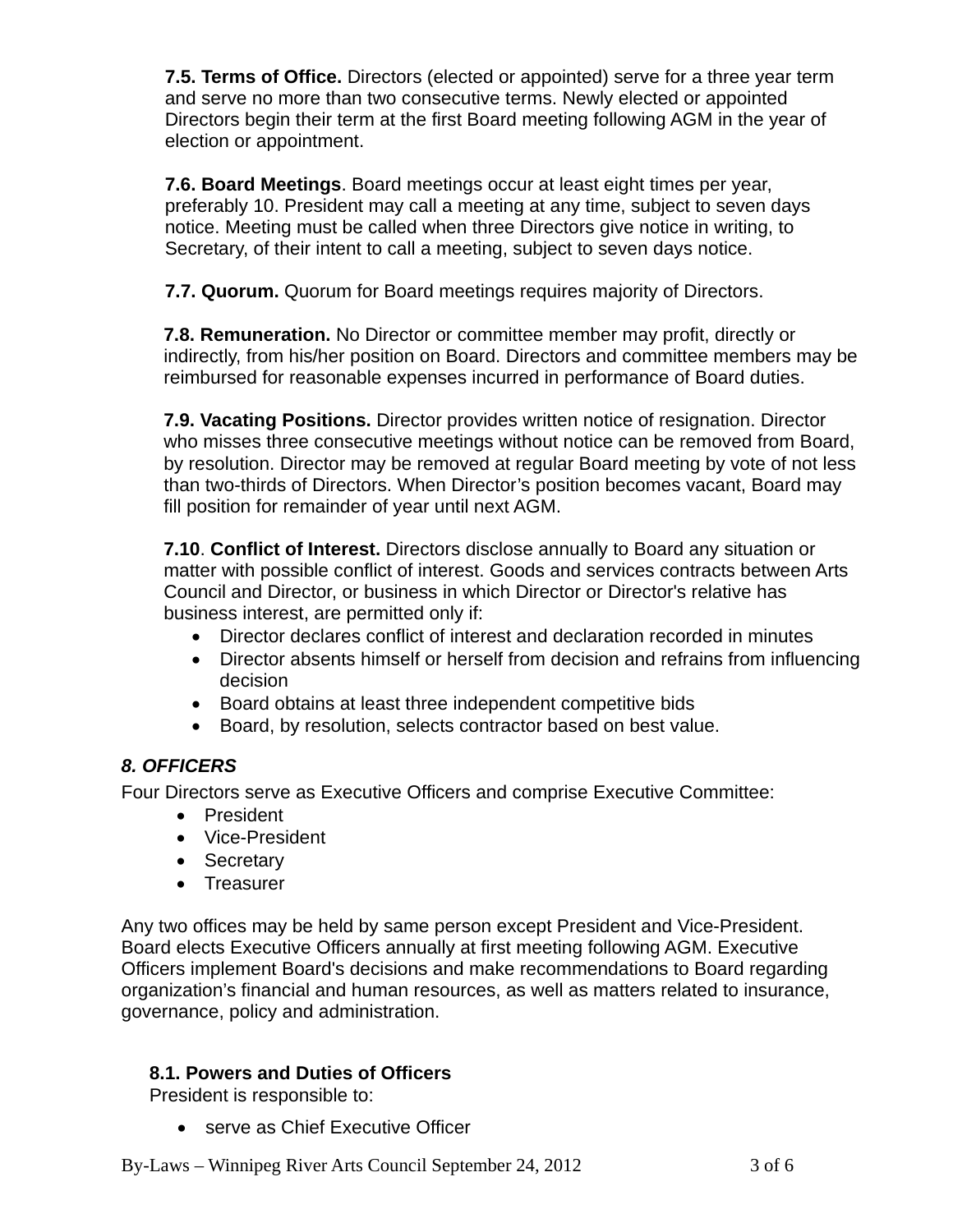- preside at Board meetings
- have signing authority for Arts Council contracts, documents, legal papers and banking
- sit as ex-officio committee member, as needed
- liaise with staff
- prepare annual report for AGM and present it to members.

Vice-President is responsible to:

- assist President in performing his/her duties
- preside at meetings in absence of President, and if President resigns or neglects duties, perform these duties until election is held
- chair Nominating Committee.

Secretary is responsible to:

- record and distribute minutes of Board meetings, AGM and Special Membership Meetings
- make AGM minutes and Constitution/By-Laws available to members and Directors.
- keep official documents safe
- distribute notices of Board, AGM and Special Membership meetings.

Treasurer is responsible to:

- co-ordinate annual budget preparation
- prepare financial statements for report to Board and AGM
- oversee financial transactions, accounting practises and record-keeping
- co-ordinate audits.

# *9. COMMITTEES*

#### **9.1. Standing Committees.** These may include:

- Executive Committee
- Nominating Committee
- Program and Partnerships Committee
- Fundraising and Grants Committee
- Governance and Policy Committee
- Communications Committee

Board may create ad hoc committees to implement Arts Council's special projects.

**9.2. Duties of Committees.** Board determines terms of reference, including duties, powers and membership, of each committee. Committee Chairs report at each Board meeting using standard format and refer decisions and issues outside their committee's terms of reference to Board. By resolution, Board may remove committee member for non-compliance with committee's terms of reference.

# *10. EMPLOYEES*

Arts Council will hire employees as deemed necessary by the Board. Employees will report to the Board and will act as non-voting members of the organization during Board meetings. The Board will develop and adopt a job description for each position of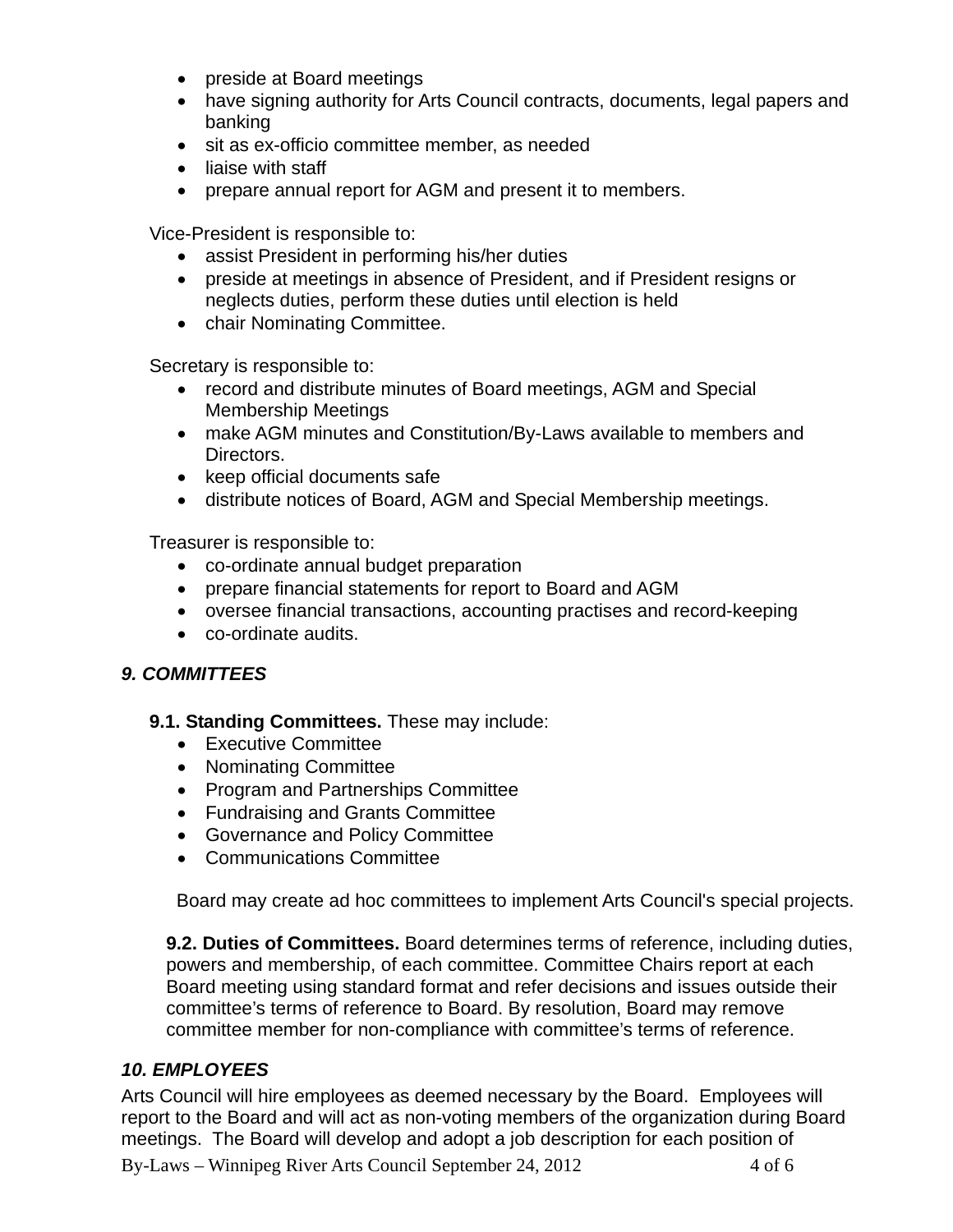employment. Employees will follow guidelines and complete duties as identified within the job description.

# *11. MEMBERSHIP MEETINGS*

**11.1. Annual General Meeting.** AGM occurs not later than 90 days following end of fiscal year.

**11.2. Notice of AGM.** Secretary provides at least 14 days notice of AGM or Special Membership Meeting to each member.

#### **11.3. Agenda.** AGM agenda includes:

- Minutes of previous AGM
- President's report
- Auditor's report
- Appointment of auditors
- Standing committees reports
- Election of new Directors
- Amendments to Constitution and By-Laws (if any)
- Other business.

**11.4. Special Membership Meeting.** President may call Special Membership Meeting to deal with specific issue.

**11.5. Quorum.** Quorum at AGM and Special Membership Meetings is majority of Directors.

# *12. EXECUTION OF DOCUMENTS*

Any two Executive Officers must sign official Arts Council documents, contracts or written instruments. Contracts, documents and instruments signed by two Officers are binding upon the Arts Council without any further authorization. Board may authorize Officer or Officers to sign specific contract or instruments in writing.

# *13. INDEMNIFICATION OF DIRECTORS AND OFFICERS*

Arts Council agrees to indemnify its Directors, including former Directors, if they are sued while acting in capacity as Directors, and will reimburse Directors for all liabilities they may incur as a result of being sued or prosecuted for something they did in their capacity as Directors of corporation. In order to qualify for indemnity, Directors must have:

- acted in good faith and in best interests of organization
- had reasonable grounds for believing that their conduct was lawful in the case of criminal or administrative action or proceeding that is enforced by monetary penalty.

# *14. GENERAL*

 *14.1 Finance.* Board, by resolution, determines financial institution for depositing revenues. All disbursements made by cheque and signed by any two of President, Vice-President, Secretary, Treasurer and Arts Council Director.

**14.2 Property.** Board is custodian of Arts Council's property and determines its use.